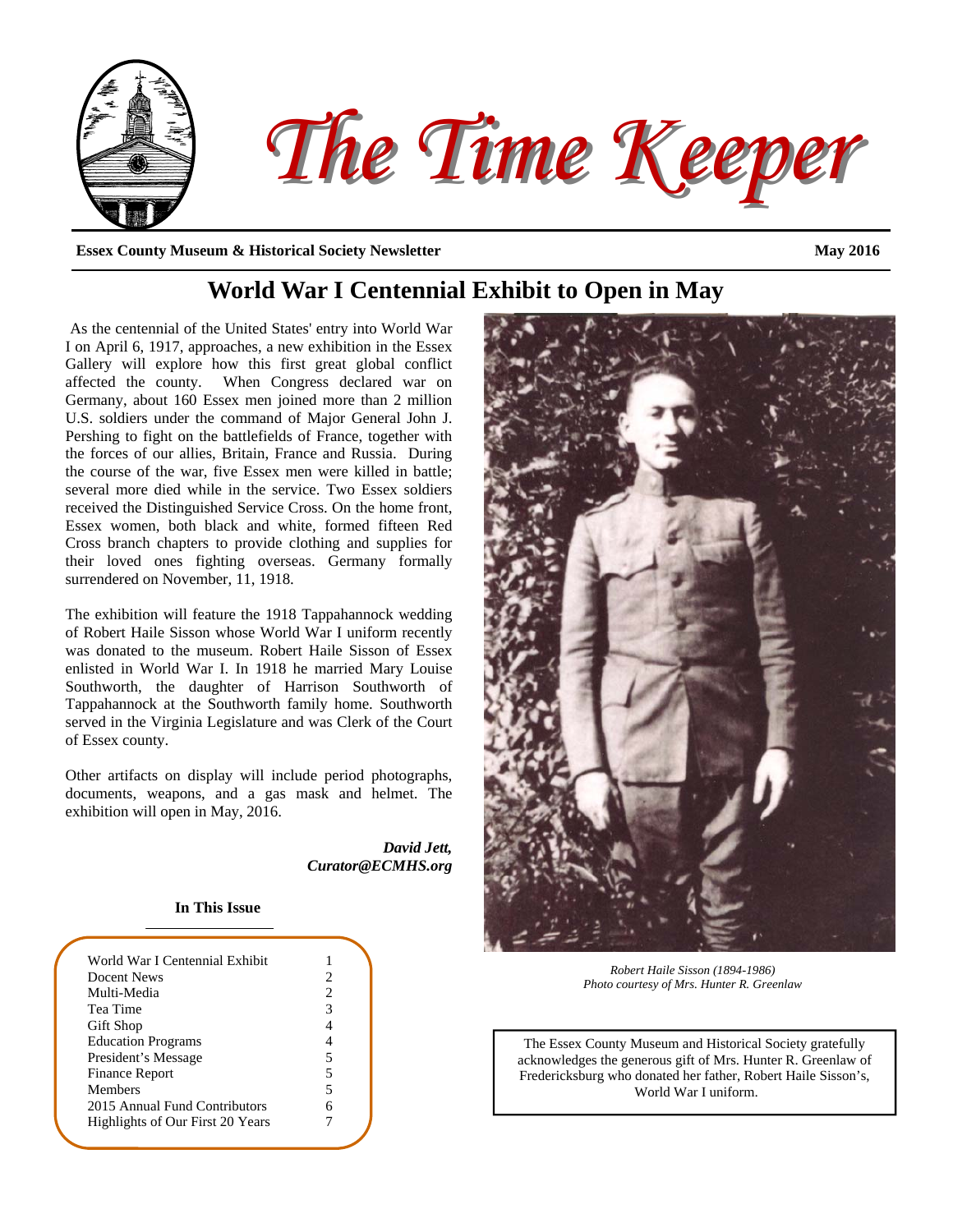# **Docents are Who We Are! Join Us and Help Make a Difference**

Our docent group is the heart of the museums operation. Without this dedicated group of volunteers it would not be possible for us to fulfill our mission to be open to the public. But to continue to maintain our regular hours and hopefully expand them, we need your help. Just two and one half hours of your time each month will make an amazing difference. That's all it takes to work one regular shift. If you are not able to do that, consider volunteering for a fifth day occurring just a few times a year.

Docents are the "face" of the museum, greeting our visitors and helping them have a pleasant and informative visit. If you've lived here a long time, we need your expertise. If you are new to the community, it is a great way to learn more about the local history and make new friends.

For more information or to schedule training, contact Penny Geiger, Doccents@ECMHS.org.

The docents thank Rober LaFollette for his volunteer maintenance of the Museum's lawn and plants.



*A group of ECMHS docents on the steps at Oakalona during last year's Annual Membership Meeting* 

# **Multi-Media News**

exhibits.

The original Orientation Slide Show that now is a major feature shown in the Museum Theater was produced a number of years ago using the voices of local narrators. Not surprisingly, some of the information in these narratives has

changed since that time. The Multi-Media Committee now has completed an update to these narratives to bring them up to date, and adapted the show to run on a BluRay/DVD player rather than a computer for simplicity of operation. In addition, technical changes were made to improve the flow of the slide show by adding fades between slides. The Committee also has adapted the multimedia River Slide Show to play on a BluRay/DVD player, again to simplify operation.

> *The Time Keeper* is published twice a year by the Essex County Museum & Historical Society. P.O. Box 404, Tappahannock, VA 22560 Barbara Sethmann, Editor Publications@ecmhs.org

The Committee continues to document Museum and Museum-sponsored events. Most recently the Committee took photographs to document the Take Tea event held at St. Margaret's dining hall, a repeat event sponsored by the

> Museum that was again this year well attended by both previous and new attendees. These photographs have been added to the Museum's web site. Whether or not you attended this event, the Multi-Media Committee hopes you will take a look at these photographs. You very likely will find there a photograph of yourself or your friends.

The Multi-Media Committee has reached out to David Jett, Museum Curator, to discuss a possible multi-media presentation to support the Museum's new

Finally, tragic losses from the Tornado in February in Essex County produced history, too, as the face of the County was changed forever. The Committee is considering writing a short article to discuss the loss of historic St. John Baptist church on Desha Road.

> *Howard Reisinger, Multimedia @ECMHS.org*

Digital Era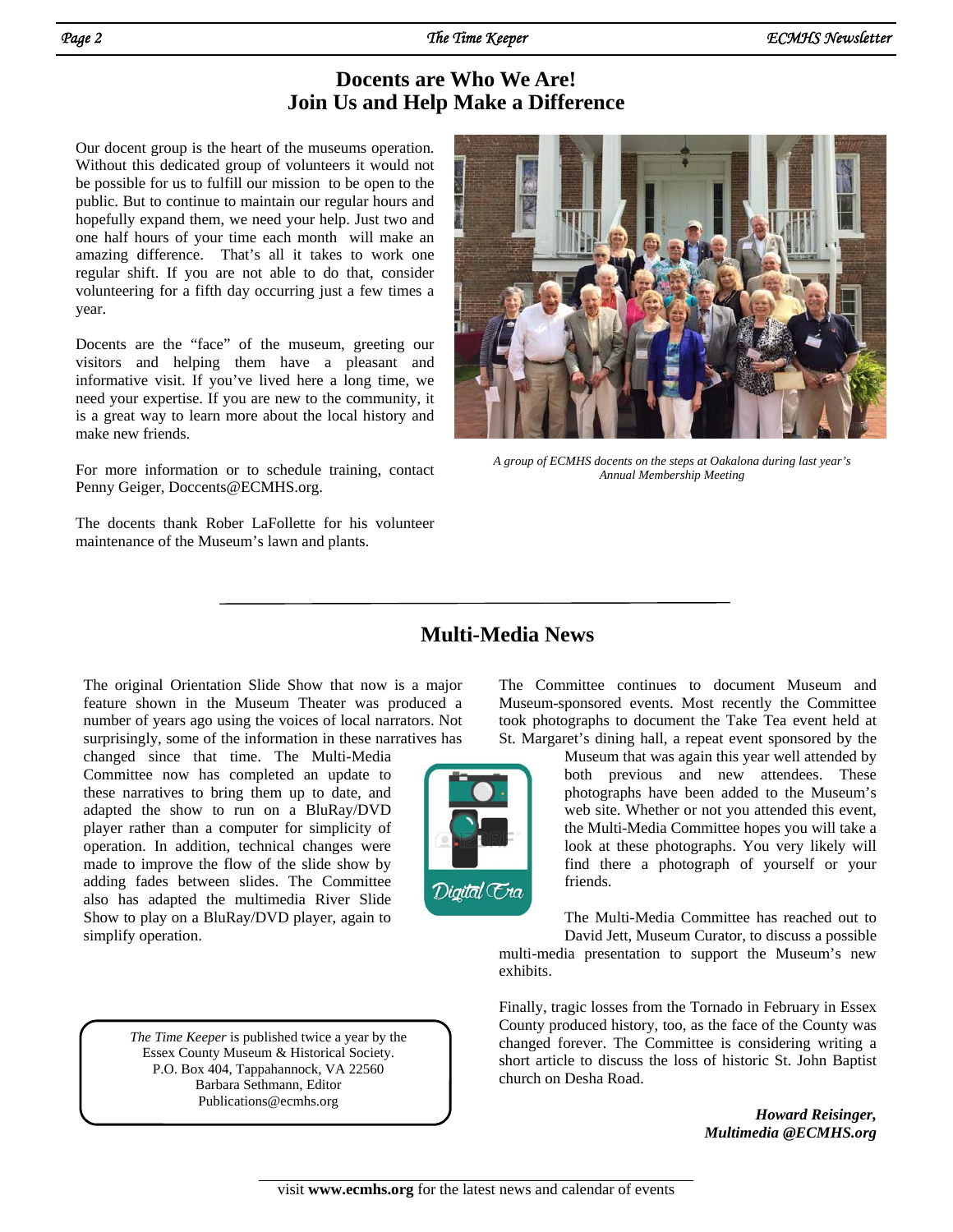# *Tea Time*

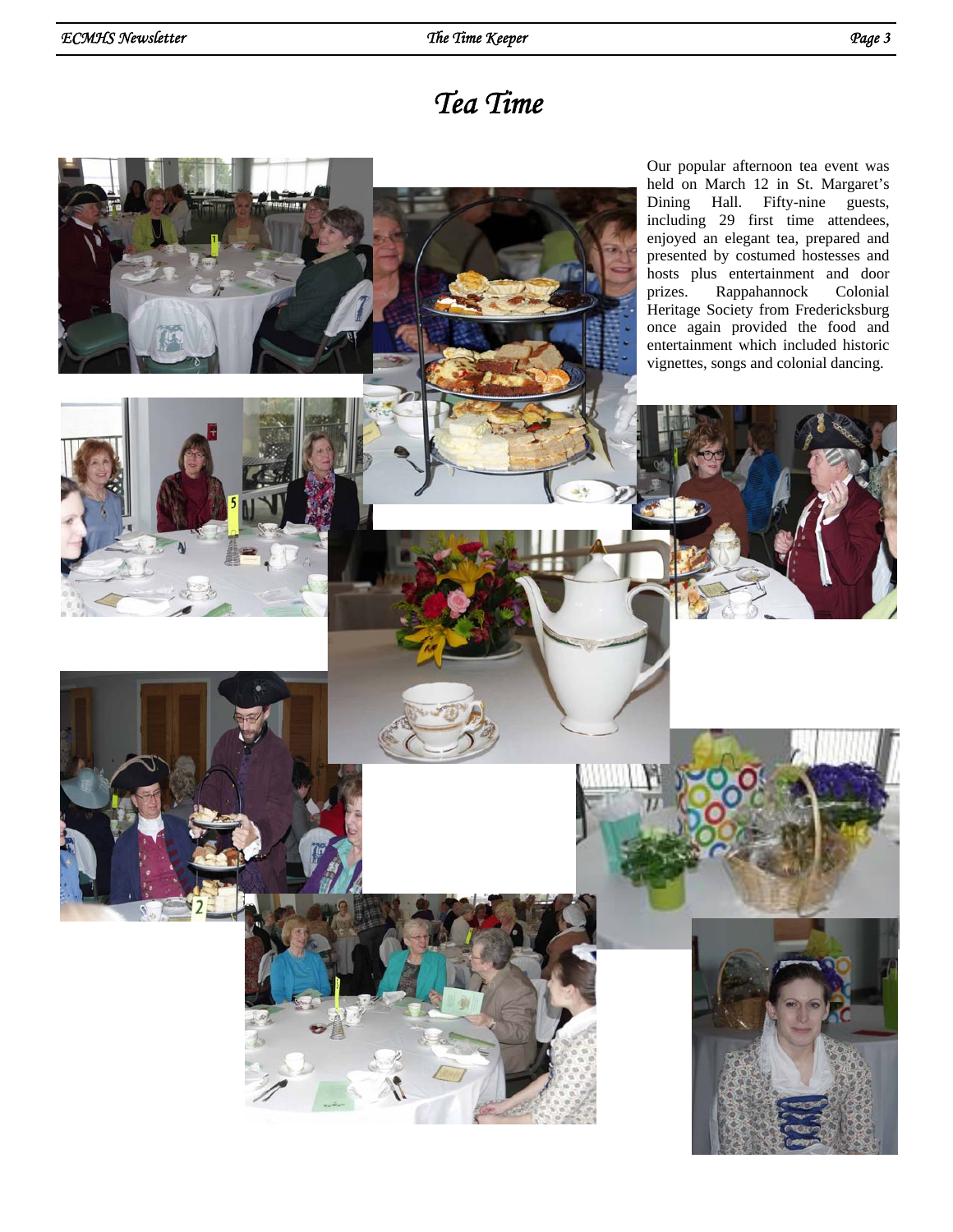# **Rappahannock River Gift Shop**

Shoppers at the gift shop discover a unique offering of gifts at reasonable prices. Shoppers are surprised by the variety of Salisbury pewter items with the popular blue crab theme; your own personal crab knife, crab pins, napkin holders, salt and pepper shakers and the handsome five inch crab perfect for display.

History books written for those doing research and others sharing stories of living in Essex and the Northern Neck are our most popular items. We also have an assortment of Whitley nuts, hand carved walking sticks, local honey and many more interesting gift ideas.

Pictured at right are the beautiful baskets designed and crafted solely for the gift shop by Sam Winters. The Nantucket style serving tray (pictured) makes a very special gift for any occasion. There are a variety of baskets all with a "purpose". Utility baskets, mail pouches, garlic baskets, bread baskets, totes and the dainty reasonably priced "jewel gift basket', perfect for a special small gift.

> *Priscilla Vaughan, GiftShop@ECMHS.org*



# **ECMHS Education Programs Continue to Enrich Our Community**

Our education programs continue to provide a versatile range of opportunities for students and adults alike. This year started off in January with our History on the Go participation at Lancaster Middle School along with six other local museums. In February, Anita Harrower and I presented a talk on Black History to the residents of Carrington House, Tappahannock. Three segments were the theme: Slavery in Essex County,

Rappahannock Industrial Academy, and Mark-Haven Beach. Both activities accounted for 246 students and adults.

On March 12, St. Margaret's Dining Hall was the setting for our 5th Afternoon Tea event. Fifty-nine attendees joined in this pleasant event where they enjoyed fine food and entertainment both provided by The Rappahannock Colonial Heritage Society from Fredericksburg. There were 29 new attendees coming from the Richmond and Ashland area. Door prizes were provided. We made a profit of \$1475.00!

On April 6 we conducted an after school Historic

Walking Tour for 50 sixth and seventh grade Tappahannock Middle School students. April 9 we participated in the Mary Ball Museum and Library's annual Lancaster Court Day, partnering with Christ Church to provide games for the children.

The Northern Neck Museums educational event for private schools scheduled for May 6 at Belle Isle State Park was unfortunately postponed due to inclement weather. Four local schools were to have participated: Aylett Country Day School, Chesapeake Academy, Tappahannock Junior Academy, and Ware Academy. Eleven museums were scheduled to present a variety of hands-on activities to 108 students plus teachers. The event will be rescheduled for a date in the fall.



*Education Director, Joan Moore, Introduces the ECMHS Tea Event* 

May 13**,** 6-8 representatives from The Spotsylvania Tourism Council reserved The Historic Walking Tour. If possible the tour will include going inside the Court House. They will also visit the Art Gallery.

I also attended a meeting of TREE, (Three Rivers Environmental Educators). The purpose of TREE is to partner with organizations to deliver high quality environmental education, coordinate stewardship opportunities, and network professionally. Their region encompasses all the Northern Neck and Essex. Focus is on 6th and 9th grade students. Partners go

into the schools and also participate in large one day events. This is an excellent opportunity to expand our subject matter with the help of very knowledgeable people whose main objective is the environment. The Friends of the Rappahannock and Menokin are strong partners in this organization.

> *Joan Moore, Education@EssexMuseum.org*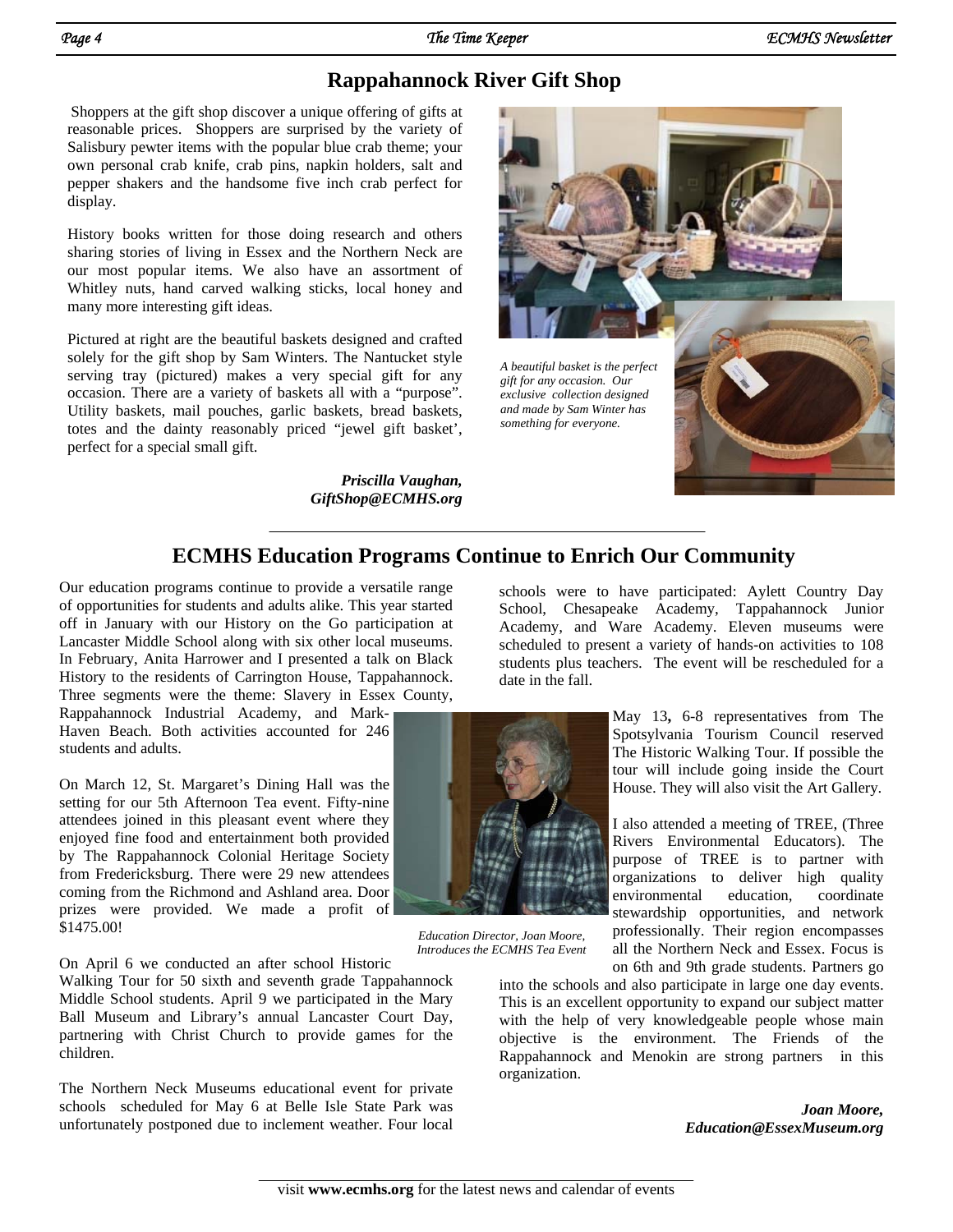# **President's Message Finance Report**

I seem to remember it was Spring 2006. Though I had grown up in Tappahannock and always considered this place my home, I had only recently started working here following a career in national defense. I wanted to get more involved in community activities, so I decided that I could give a few hours a month to serve as a docent here at the Essex County Museum. How wonderful it was to be in the museum each month, perusing the shelves, exhibits, and displays, bringing back memories that had been dormant for over 30 years.

I share this with you, hoping that if you read this, you too will be stirred to increase your involvement with us here at the Essex County Museum. I have begun to realize that what makes our museum so good is the good people who join us and serve as members, docents, project leaders, officers, and directors. And for those who might not yet be a part of the museum, what better time to become a member than during this 20th anniversary year? (Yes, it was in 1996 that several dedicated founders came together to bring the Essex County Museum to life!)

Welcome to our annual membership meeting as we celebrate our first 20 years and look forward to our next 20 years.

> *Tommy Blackwell, President@ ECMHS.org*

A portion of the museum's roof required replacement last fall which cost \$22,544. Although reserve funds had been set aside in recent years to pay the cost, we established a 2016 priority to rebuild the reserves to ensure future funds are available to properly maintain the museum which is an historic building in Tappahannock.

Financially, Essex County Museum & Historical Society remains strong. Last year's income was up 3% over 2014. Donations from individuals were also up 3%. After expenses, net income was \$5,419 which was down from 2014 by 35%.

The value of ECMHS total assets at the end of 2015 was \$507,163 which was down \$11,463 due primarily to the roof replacement payment. Total liabilities, which include the mortgage on the building and reserves, were reduced during 2015 by \$15,138. Therefore, the ECMHS net worth, which is the difference between the total assets and total liabilities increased \$3,675.

As a charitable non-profit organization, the ECMHS financial statements are public information and available upon email request to Treasurer@ECMHS.org.

> *Ron Geiger, Finance@ECMHS.org*

# **Memberships**

Membership dues provide funds to support our primary efforts to collect, preserve and present the significant and colorful history of Essex County for its citizens and visitors. Membership dues cover 13% of our budget.

## **Life Members**

Mr. & Mrs. William F.Andrews Mr. & Mrs. Wright H. Andrews Ms. E. Gray Baird Mr. & Mrs. S. B. Baird Mr. & Mrs. Peter C. Bance Mr. Sherman H. Barrack Mr. & Mrs. Nash Broaddus Mrs. Nell Burrough Mrs. Betty Jo L. Butler Mr. & Mrs. James R. Croxton Mrs. David Gaddy Mr. & Mrs. Andrew T. Hammond Mrs. Irene Harris Mr. & Mrs. Gordon Harrower Mr. & Mrs. Emerson Hughes Mr. Henry B. Hundley Ms. Elizabeth G. Johnson Ms. Julie Kiley Mrs. Vivian H. Kiley Mr. & Mrs. Shepherd Lewis Dr. & Mrs. Edward D. Martin Mr. Donald Mayhew Mr. & Mrs. Charles E. McGuire Mr. J. Gilbert McGuire Mrs. Wanda H. Musselman Mr. & Mrs. Kenneth G. Paris Mr. Brian Penniston Mmes. Sue-Ann & Meredith Pierson Mr. & Mrs. W. Harrison Schroeder Mr. & Mrs. Jack E. Tribett

Mr. & Mrs. Peter L. Trible Mr. Andrew Trible Mr. Hoskins Trible Mr. & Mrs. William Austin Trible, Jr. Mr. & Mrs. Harold W. Van Arsdale Mrs. Jo Ann Ware Mr. & Mrs. Joseph L. Ware Mr. & Mrs. William H. Waring Mrs. Charles Warner Mr. & Mrs. W. H. Wellford Mr. James C. Wheat III Mr. & Mrs. Herbert White Mrs. Dee M. Wilson Mr. & Mrs. Tom Wolf

## **Individual Members (\$35)**

Mrs. Susan E. Allen Ms. Caroline Amos Mrs. Jean B. Ball Mrs. Donna S. Betts Mr. Walter E. Bissex Ms. Grace Brouillette Mr. E. Wayne Bussell Mrs. Bette Jo Cobb Mr. Herbert R. Collins Mr. James W. Cox Mrs. Margaret H. Davis Mrs. Jean U. Edwards Mr. H. DeShields Fisher Mr. Roy Fontane

Friends of the Rappahannock Mr. & Mrs. Gordon G. Given Mrs. Mary Louise S. Greenlaw Mrs. Jacqueline M. Gulley Mr. & Mrs. Christopher C. Honenberger Mrs. Nadine H. Katona Mr. & Mrs. Gary W. Loe Ms. Mary R. Lyons Ms. Waleta Newman Mr. Brian Penniston Ms. Catherine E. Price Ms. Jo Anne Ruffa Mrs. Susie E. Shelton Ms. Linda M. Shields Mrs. Diane A. Sisson Mrs. Virginia Slaughter Ms. Shannon H. Spears Mr. H. Gwynne "Tayloe, III" Mrs. Margo I. Templeton Cmdr. Walter D. Tucker USN Ret Mr. & Mrs. David Vaughn Ms. Louise M. Velletri Wayne W. Wray

## **Family Memberships (\$60)**

Mr. & Mrs. Gordon M. Birkett Mr. & Mrs. David Brazell Mr. & Mrs. Frank O. Brooks Mr. & Mrs. J. Charles Burton Mr. & Mrs. Richard E. Carter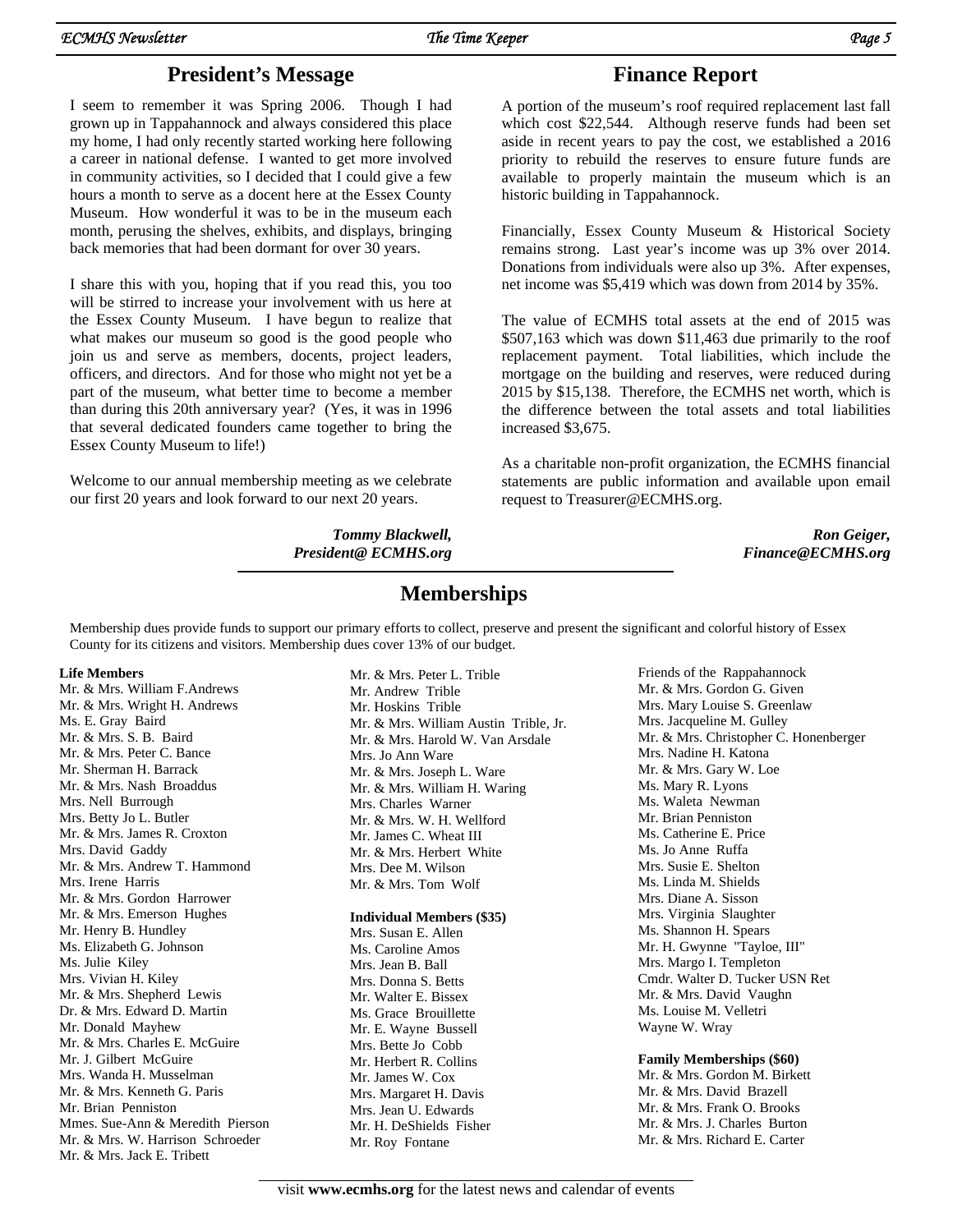## *ECMHS Newsletter The Time Keeper Page 6*

Mr. & Mrs. James H. Cary Ms. S. Lynn Coates Mr. & Mrs. Ron DePue Mr. & Mrs. Ronnie Gill Dr. & Mrs. John W. Gregory Mr. Lloyd Huckstep Mr. & Mrs. William Jester Mr. & Mrs. Joe Johnston Mr. & Mrs. Lawrence W. Lenz Mr. & Mrs. William L. Lewis Dr. & Mrs. David Litchfield Mr. & Mrs. John C. Magruder Mr. David Henderson & Mr. Wesley Pippenger Mr. & Mrs. Howard W. Reisinger, Jr. Mr. & Mrs. William A. Sadler Mr. & Mrs. James L. Savage Mr. & Mrs. Robert B. Schreiber Mr. & Mrs. Thomas G. Schroeder Mr. & Mrs. Ned Stephenson Mr. & Mrs. David A. Taliaferro Mr. & Mrs. N. Carrington Taylor Mr. & Mrs. Ray Thomas Mr. & Mrs. Knox W. Tull, Jr. Dr. & Mrs. J. Latane Ware Mr. & Mrs. Robert Watkins Mr. & Mrs. John A. Winston Mr. & Mrs. Tom Wolf Mr. & Mrs. Frederick E. Woodard Mr. & Mrs. Steven B. Wyatt

**1692 Society Memberships (\$100)**  Barbour Printing Services Mr. & Mrs. Thomas Blackwell Mr. & Mrs. McGuire Boyd Mr. & Mrs. David Broad Ms. Mary C. Buchholz Ms. Martha Coates Mr. & Mrs. William A. Croxton Mr. & Mrs. Steve P. Dawkins Mr. & Mrs. Warren Evans Mr. Paul McE. Fleming Mr. & Mrs. John M. Frazier Mr. & Mrs. Harry T. Gladding Mr. & Mrs. Paul L. Groover, Jr. Mr. & Mrs. Peyton Guest Mr. & Mrs. Kevin Kean Mrs. Louise Lowery Ms. Linda Lumpkin Ms. Marie F. Minor Mr. & Mrs. Herbert B. Osburn Mr. & Mrs. Kenneth G. Paris Mr. & Mrs. Barry Robertson Mr. & Mrs. Roger Sethmann Mr. & Mrs. Ben D. Shiriak Mr. & Mrs. Philip Stinchcomb Mr. & Mrs. William L. Taliaferro Ms. Priscilla Vaughan

Ms. Della S. Watkins Mr. & Mrs. Hill B. Wellford Dr. & Mrs. Lewis B. Wilkins Lt. Gen. & Mrs. C. Norman Wood

### **Tappahannock Society Memberships (\$150)**

Mr. & Mrs. John Clickener Mr. & Mrs. Benjamin Ellis Dr. & Mrs. John R. Haile Mr. David Leary Mr. & Mrs. Donald Moore Lt. Gen. & Mrs. Carl A. Strock Mr. & Mrs. Joseph Wolfinger

### **Corporate Memberships (\$250)**

Dr. Allison B. Robeson Mr. & Mrs. Billy H. Sawyer Terry Gruner Mr. & Mrs. Tim Ware

### **Essex Circle Memberships(\$500+)**

Mr. & Mrs. William W. Cooke Mr. & Mrs. Gordon Fletcher Mr. & Mrs. Ronald R. Geiger Dr. & Mrs. Richard G. Lewis Mr. & Mrs. O. Bryan Taliaferro Mr. & Mrs. Joseph L. Ware

## **2015 Annual Fund Contributors**

Our Annual Fund Campaign provides greatly needed funds to acquire important artifacts, create museum exhibits, and improve our facilities which are above and beyond the support from membersip dues. The 2015 Annual Fund contributions covered 16% of our budget.

### **Friends (\$25-\$49)**

 Ms. Caroline B. Amos Ms. Carolyn M. Anderton Ms. Susan Boettcher Bock Mr. & Mrs. Stanley S. Clarke Mrs. Bette Jo Cobb Mrs. Jean U. Edwards Mrs. Mary Louise S. Greenlaw Mrs. Jacqueline M. Gulley Mrs. June S. Martin Mr. & Mrs. Gary Mosman Ms. Julia Lewis Nofsinger Mr. & Mrs. James L. Savage Mrs. Susie E. Shelton Mrs. Diane A. Sisson Ms. Shannon H. Spears Mr. & Mrs. David A. Taliaferro Mr. & Mrs. James C. Terry, Jr. Mr. & Mrs. R. Tyler Ware Mr. & Mrs. Steven B. Wyatt **Advocates (\$50-\$99)** 

 Mr. & Mrs. R. Gary Allen Mr. & Mrs. Robert P. Anderson Mr. Sherman H. Barrack Ms. Straton Beamer Mr. & Mrs. Richard E. Carter Mr. Luther J. Derby, Jr. Mr. & Mrs. Leon & Hannah Garnett Hall Mr. & Mrs. John Sterling Harris Ms. Nadine H. Katona Mr. & Mrs. Lawrence W. Lenz Ms. Virginia W. Shelor

 Mr. & Mrs. Knox W. Tull, Jr. Tappahannock Artists' Guild Mrs. Blanche R. Washington Ms. Della S. Watkins Mrs. Dee M. Wilson Mr. & Mrs. Tom Wolf

### **Sponsors (\$100-\$199)**

 Mr. & Mrs. Peter C. Bance Mr. George Walker Box Ms. Mary C. Buchholz Ms. Martha Coates Mr. & Mrs. James R. Croxton Mr. & Mrs. Steve P. Dawkins Mr. & Mrs. James Earhart Mr. & Mrs. Warren Evans Mrs. Charlotte H. Frischkorn Ms. Judith Garnett Mrs. Roberta Garnett Mr. & Mrs. MacDowell Garrett Mr. & Mrs. Gordon Harrower Mr. & Mrs. Joe Johnston Mrs. Louise Lowery Mr. & Mrs. Charles G. McDaniel Dr. & Mrs. Thomas Meade, Jr. Mr. & Mrs. Kenneth G. Paris Randolph D. Rouse Enterprises Mr. & Mrs. Walter S. Rowland Judge & Mrs. Joseph E. Spruill, Jr. Mr. & Mrs. Philip Stinchcomb Mr. & Mrs. William L. Taliaferro Mrs. Dixie L. Townsend Mr. John A. Vaughan

 Dr. & Mrs. Catesby Ware Mr. & Mrs. William E. Ware Mrs. Jane G. Watkins

### **Historians (\$200-\$349)**

 Mr. & Mrs. Richard Blackwell Mr. & Mrs. William A. Croxton Mr. & Mrs. Benjamin Ellis Dr. & Mrs. John R. Haile Mr. & Mrs. Emerson Hughes Mr. Henry B. Hundley Mr. David Leary Mr. & Mrs. Shepherd Lewis Mr. & Mrs. John C. Magruder Mr. & Mrs. Donald Moore Ms. Lila W. Palmer Rappahannock Electric Cooperative Dr. & Mrs. William Ryan Mr. & Mrs. Roger Sethmann Mr. Guilford D. Ware Mr. & Mrs. Tim Ware

### **Museum Founders**

*Gold Level (\$500-\$999***)**  Mr. & Mrs. O. Bryan Taliaferro Mr. & Mrs. William W. Cooke Ms. Priscilla Vaughan Mr. & Mrs. W. H. Wellford Lt. Gen. & Mrs. C. Norman Wood  *Platinum Level (\$1,000+)*  Mr. & Mrs. Ronald R. Geiger Mr. & Mrs. Larry D. Silver Mr. & Mrs. Joseph L. Ware Wiley H .& James C Wheat Jr Foundation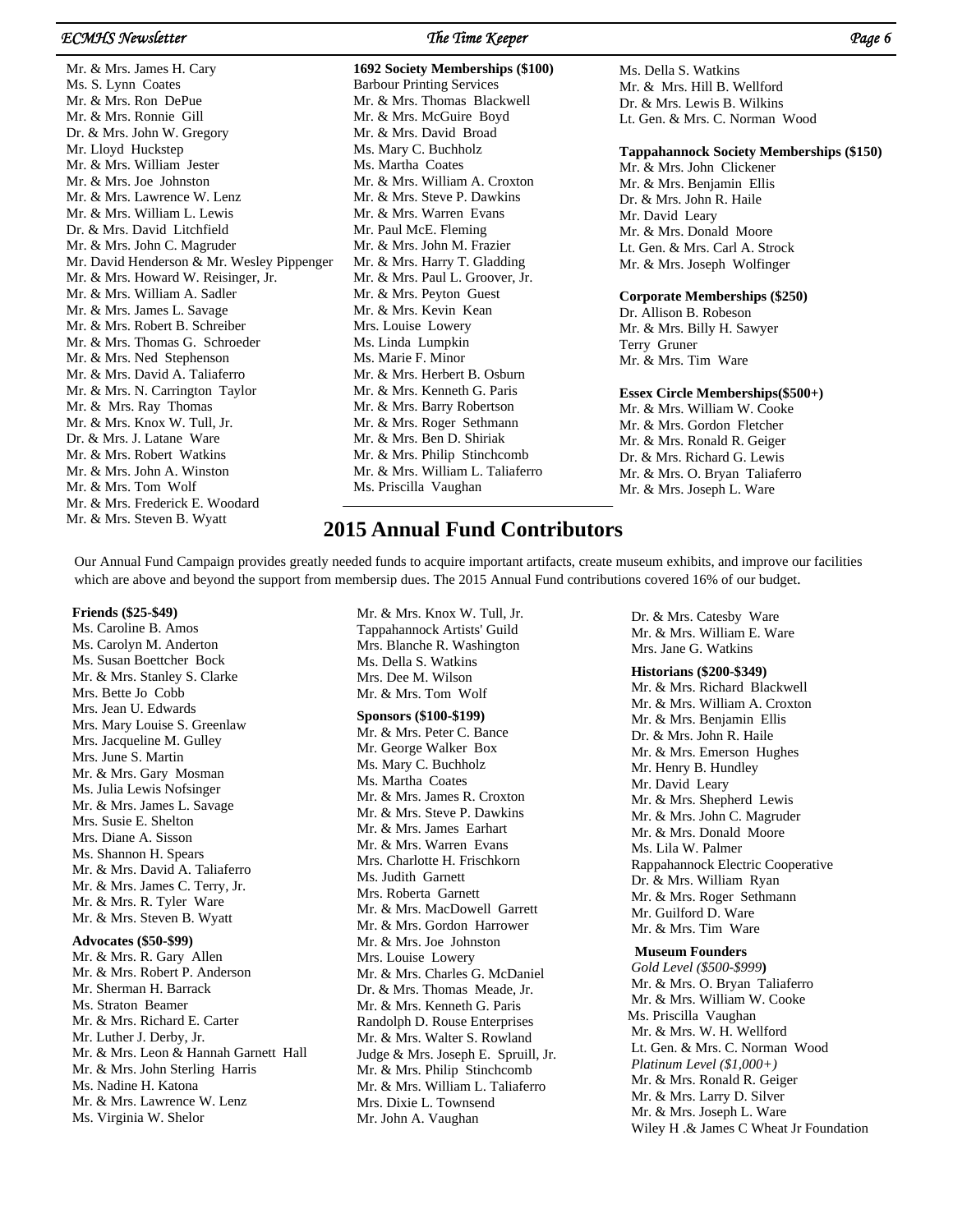# **Highlights of our First 20 years**



*The Annual Members Meeting is a time for food and friendship.* 



www.ecmhs.org'

Take a trip down memory lane with photos of





*Above: Bill Croxton discusses the "Save the Cannon" initiative. Anne Jackson, Barbara Sethmann, Gordon Harrower and Anita Harrower pose with the newly restored cannon.* 

*Right: Actors leave the museum for the Leedstown Reenactment.* 

*Below: Anita and Gordon Harrower present Lillian McGuire with the Historian Award at the 2010 Members Meeting.* 





*Above: Education Director Joan Moore introduces members of the Rappahannock Colonial Heritage Society at the 2014 Tea Event* 

*All photos through the newsletter, unless otherwise indicated, are courtesy of Howard Reisinger, Multi-Media Chairman* 



*The eagle continues to delight visitors Teachers learn the mysteries of the river and children get a history lesson in the Essex Gallery.*